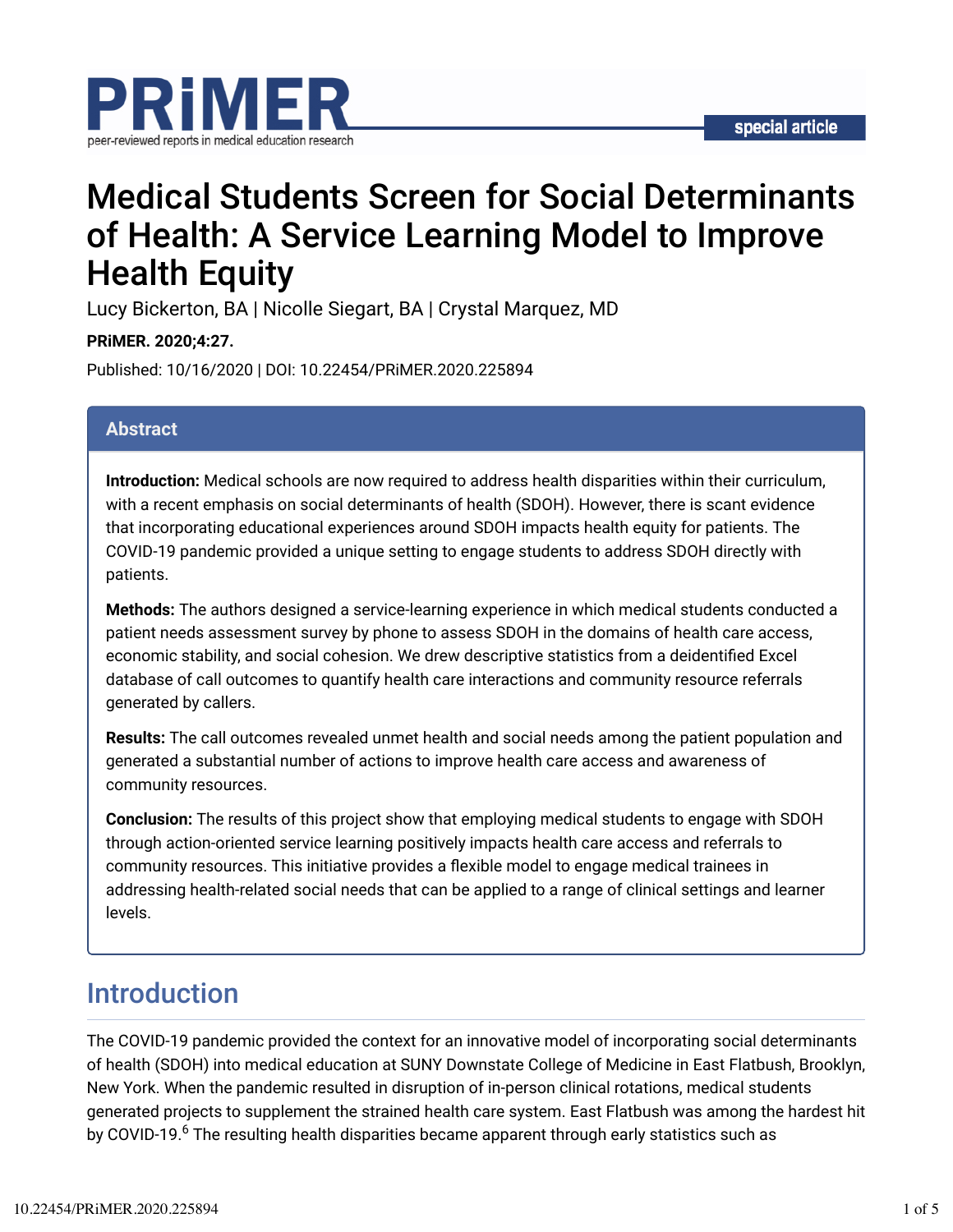hospitalization and mortality rates. $^7$  The pandemic's effect on chronic health disparities will prove just as dramatic as the population faces decreased access to routine care, long-term economic depression, and increased psychological stressors.

In response to this, students in partnership with faculty developed an SDOH screening tool tailored to the needs of Central Brooklyn patients. The SDOH consist of "conditions in which people are born, grow, live, work and age," $^2$  shaped by distribution of resources at the individual, group, and population level. Those factors affecting our Central Brooklyn population are illustrated in Table 1. The Liaison Committee for Medical Education requires that medical education include content on recognizing and addressing the effect of health disparities. $^1$  In this vein, there is a movement to incorporate SDOH into traditional medical curriculum, given their established influence on patient outcomes.<sup>2</sup>

The aim of this project was to identify and provide resources for unmet health-related social needs among clinic patients, in addition to increasing student competency in addressing SDOH. Callers conducting the SDOH Needs Assessment consisted of both medical student volunteers as well as students enrolled in an associated family and community telemedicine elective. The associated curriculum and learner outcomes are not the primary subject of this study. The existing body of medical education curricula around SDOH remains centered on learned outcomes, $^{3\text{-}5}$  while the focus here is describing a model that centralizes value added to patient care.

## Methods

Following validated models such as Accountable Health Communities (AHC); Health-Related Social Needs (HRSN); Protocol for Responding to and Assessing Patients' Assets, Risks, and Experiences (PRAPARE); and the AAFP Social Needs Screening Tool; students created an outreach protocol tailored to Downstate patients. Our survey tool questions were based on three criteria: high-quality evidence to support their effect, availability of resources to meet the projected need, and the need is unlikely to be addressed otherwise.

Students responded to positive triggers according to an algorithm developed in collaboration with clinical faculty, administrators, and social workers. Callers were provided with remote electronic medical record access to view patients' medical history. Callers followed a standard protocol to triage clinical concerns, with specific criteria outlined to trigger an appropriate level of response. These responses included immediate contact with a designated clinical preceptor, referral for a telehealth visit within 1 week to 1 month, and emails to providers with refill requests, among others. Patient education regarding COVID precautions followed official recommendations by the Centers for Disease Control and Prevention. Warm remote supervision from an attending was required at all times. Callers documented survey results and subsequent follow-up actions within a shared database. Patients received follow-up calls to assess the outcome of referrals and status of initial needs identified. Total time committed by student callers ranged from 4-15 hours per week, with the highest time commitment required for students enrolled in the associated elective.

To assess the impact of the service-learning experience, we obtained descriptive statistics using deidentified call data from the database of call outcomes. We obtained measures of frequency for given survey responses. This analysis was determined to be exempt from IRB review by IRB#11521 citing exemption  $#$  45 CFR 46.104(d).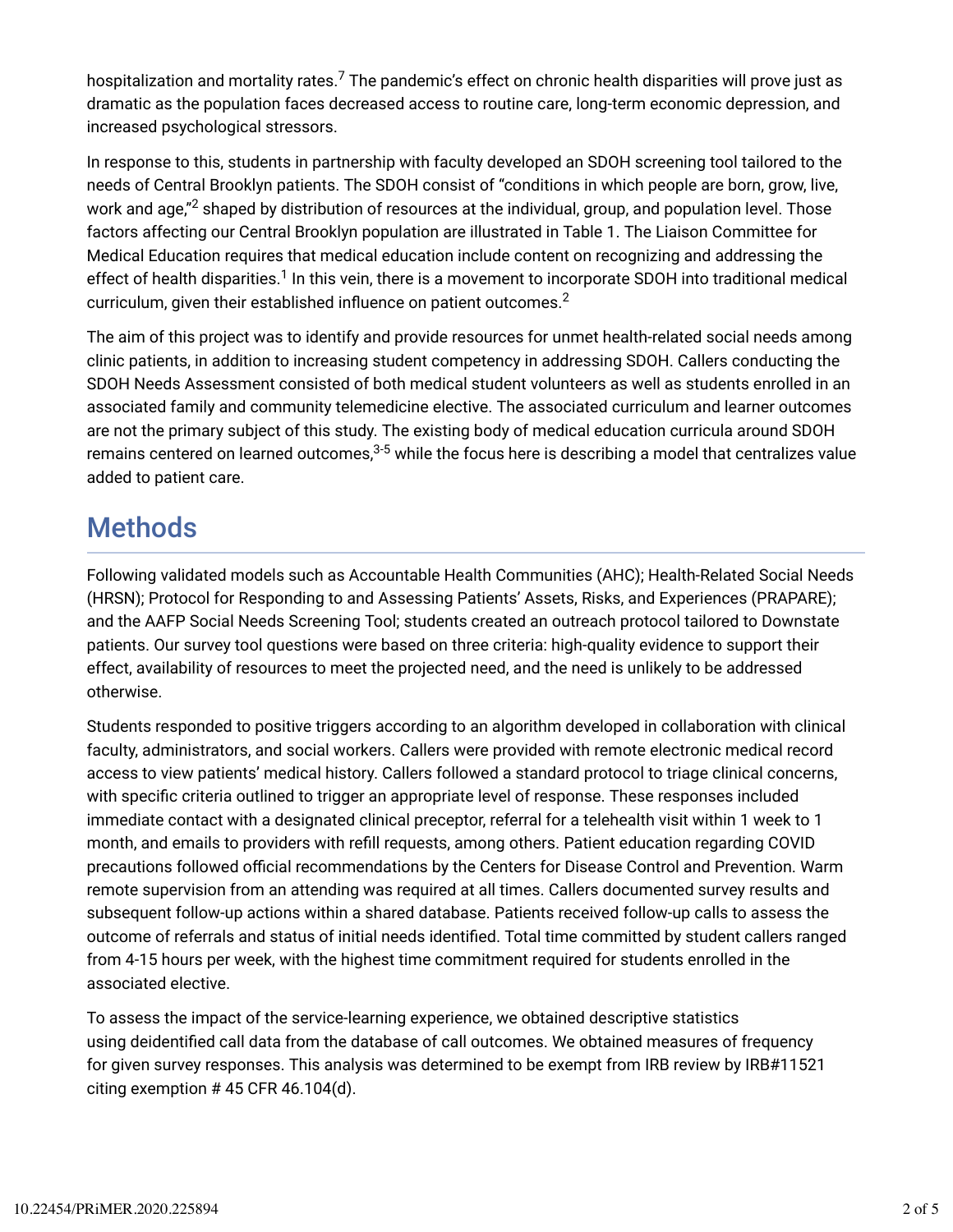## **Results**

In the first 8 weeks of this initiative, 29 students called a total of 1,408 patients out of a total clinic patient list of 6,519 individuals, with 761 surveys fully completed and 420 calls resulting in at least one positive trigger identified. In response to identified needs, callers generated 32 social work referrals, 185 medication refill requests, 154 appointment requests within the department, and 67 appointment requests with other departments. Additionally, 94 patients were provided with resources for food insecurity, 44 with resources for housing instability, 80 with resources for inability to pay bills, 10 with resources for baby diapers/formula, and 18 with resources for social isolation (Figure 1).

## **Conclusions**

In this descriptive study, we conclude that engaging students in SDOH screening and referrals generated access to health care and social services for patients who otherwise faced disrupted access to hospital resources. Unique to this service-learning model was the centralization of patient needs in addition to learner objectives. We assert that educational activities around SDOH should work toward directly addressing health equity, given the risk of exacerbation of chronic health disparities in the COVID-19 pandemic. The need for support in underserved communities will continue beyond the pandemic, and ongoing evaluation of these needs is critical to the health of our community.

Our pilot study had several limitations. We completed a descriptive analysis of the program, however we did not analyze the needs and resources accessed by patients who were not contacted by students. Anecdotally, many patients reported few alternate outlets to address their health-related social needs during the pandemic. Further research will elucidate the relative effect of this screening and referral intervention compared to the clinic population who did not receive this service.

Despite these limitations, our evaluation shows promise that experiential learning is a feasible model to move medical education around SDOH from passive learning to a generative process that results in meaningful actions in patient care. Our model has since been modified to fit within existing clerkship experiences at our institution. For example, in the women's health clerkship, the needs assessment has been integrated into the clerkship curriculum and SDOH screening will become a routine part of prenatal care. Academic institutions in similar communities can use this model to ensure they are incorporating social justice within their curriculum for the benefit of both patients and learners.

## Tables and Figures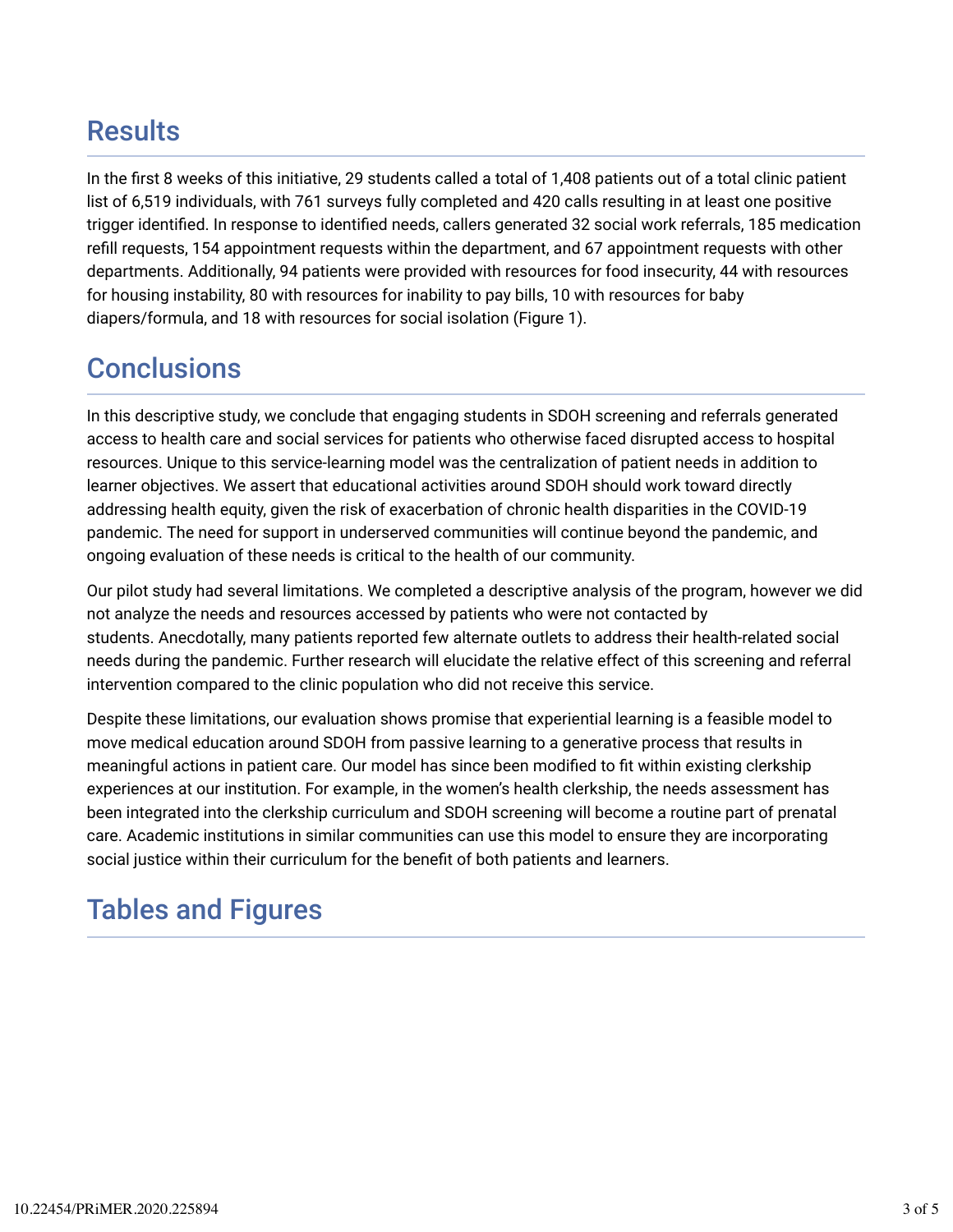#### Table 1: The Landscape of Social Determinants of Health in East Flatbush, Brooklyn The Community Faces a High Burden of Chronic Disease and Poor Access to Healthy Food, Adequate Health Care, and Affordable Housing

| <b>Health Factors</b>                           | <b>East Flatbush</b> | <b>New York City</b> | <b>National</b> |
|-------------------------------------------------|----------------------|----------------------|-----------------|
| Poverty rate 1,2                                | 19%                  | 20%                  | 12%             |
| Rent burden <sup>1,3</sup>                      | 54%                  | 51%                  | 24%             |
| Late or no prenatal care <sup>1,4</sup>         | 16%                  | 7%                   | 6%              |
| Adults without health insurance <sup>1,5</sup>  | 15%                  | 12%                  | 13%             |
| Adults without needed medical care <sup>1</sup> | 9%                   | 10%                  | Not available   |
| Obesity $1,6$                                   | 34%                  | 24%                  | 42%             |
| Diabetes <sup>1,7</sup>                         | 15%                  | 11%                  | 12%             |
| Hypertension <sup>1,8</sup>                     | 36%                  | 28%                  | 45%             |
| SNAP benefit recipients <sup>1,9</sup>          | 23%                  | 21%                  | 12%             |

Abbrevation: SNAP, Supplemental Nutrition Assistance Program.<br>1Brooklyn Community Health Profiles 2018. NYC Health. https://www1.nyc.gov/assets/doh/downloads/pdf/data/2018chp-bk17.pdf<br><sup>2</sup> US Census Bureau. Income and Pover

3 National Rental Housing Landscape. NYU Furman Center. 2017. https://furmancenter.org/files/NYUFurmanCenter\_2017\_National\_Rental\_Housing\_ Landscape\_04OCT2017.pdf

4 Oysterman M, Martin J. Timing and adequacy of prenatal care in the United States in 2016. CDC. National Vital Statistics Report; 67 (3). https://www.cdc.gov/ Dysteman M, Martin C. Timing and<br>nchs/data/nvsr/nvsr67/nvsr67\_03.pdf

ncristation in the University Tourist Coverage in the United States. https://www.census.gov/library/publications/2020/demo/p60-271.html<br><sup>6</sup> National Center for Health Statistics. Prevalence of Obesity and Severe Obesity A databriefs/db360-h.pdf

Thational Diabetes Statistics Report 2020. CDC. https://www.cdc.gov/diabetes/pdfs/data/statistics/national-diabetes-statistics-report.pdf<br>® Facts About Hypertension. CDC. https://www.cdc.gov/bloodpressure/facts.htm<br>® A Foo



#### **Figure 1: Summary of Screening Call Outcomes**

### Acknowledgments

**Presentations:** This manuscript was presented at the virtual meeting of the Academy of Communication in Healthcare on June 26, 2020.